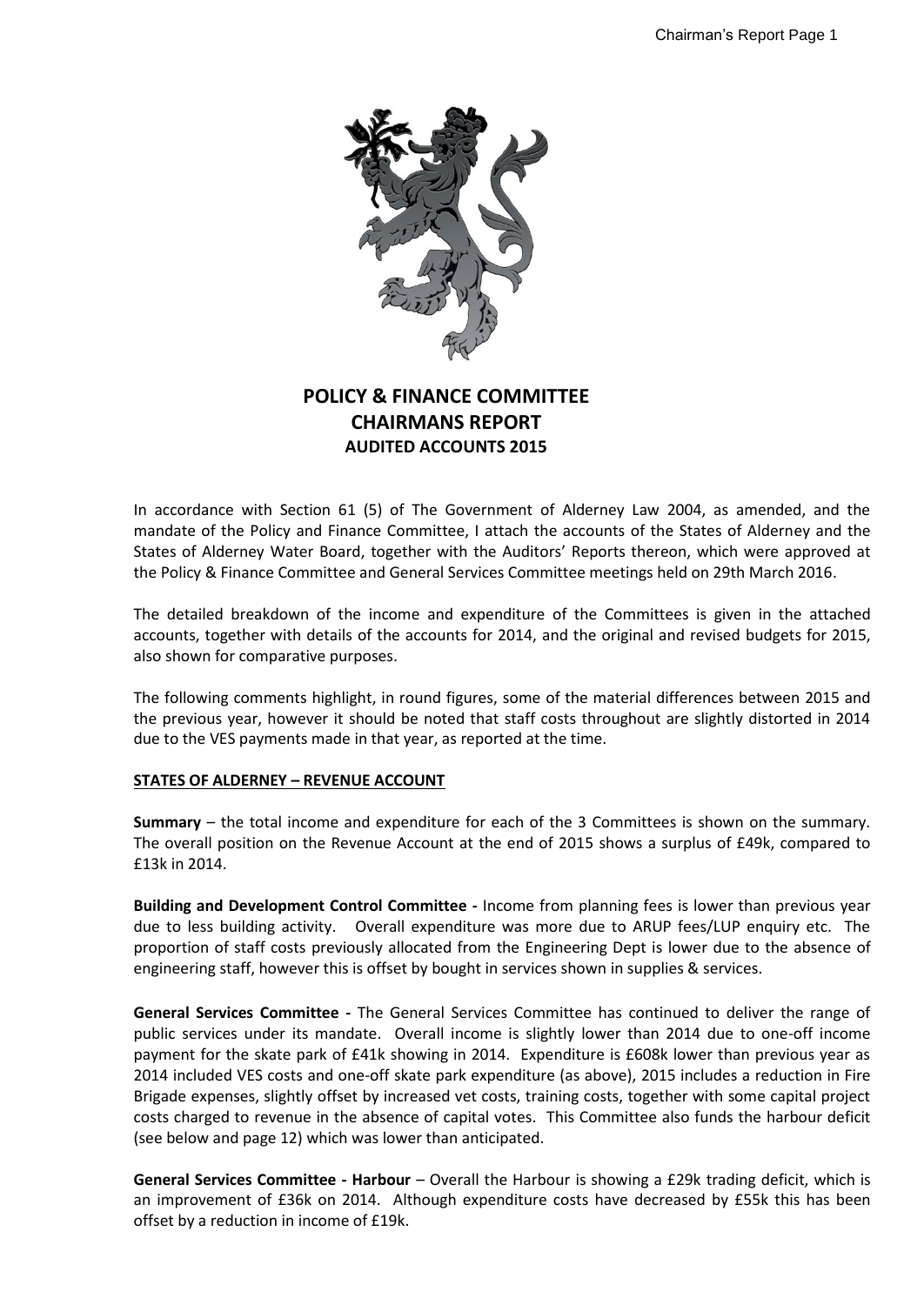**Policy and Finance Committee -** Income is overall £38k lower than previous year, mainly attributable to reduction in interest. Expenditure is £164k lower than previous year mainly due to VES & recruitment fees in 2014, some marketing promotion & Living Islands grant transferred by EDF, offset by 2015 increase in legal & consultancy fees, and an additional grant to St John Ambulance towards purchase of a new vehicle.

# **STATES OF ALDERNEY – CAPITAL ACCOUNT**

**Summary** - Overall capital income exceeded expenditure by £2.5m, after taking into account the transfer to Economic Development Fund of £447k (see page 19 below). The AGCC surplus at just over £2M (net of payments to AeGL and AeGAL) is slightly higher than 2014.

**Income** - Overall capital income is higher due to the revetment recovery, income from sale of Banquage freeholds and minor assets, together with income from the Toddler Park Trust (matched funding), offset by a slight decrease in Conge receipts.

**Expenditure** - is once again less than anticipated, due to further slippage in the capital program. Capital expenditure amounted to only £366k for the year which mainly included Recreational facilities (Toddler Park, Corporation Quarry etc) £90k, purchase of vehicles £40k, property refurbishments £52k, ongoing sewer works £42k and grants to Water Board £50k and AHA (balance) £47k.

The ongoing Water Board Capital projects, which are funded by grants from the States of Alderney capital account, continue successfully (see below), with further funding budget for future years.

Looking forward to 2016 the main improvements to the Islands infrastructure include sewerage projects (£505k), road resurfacing & replacement cobbles & drainage repairs (£450k), States properties refurbishment (£230k), coastal protection works (budgeted at £180k), Harbour visitor facilities (£120k), remaining works to St Annes Church (£100k), together with numerous smaller projects as per the 2016 budget. Each of these projects will be required to follow the necessary costing and approval process, as per the financial procedures.

## **SUNDRY ACCOUNTS**

## **Economic Development Reserve Fund**

The Economic Development Reserve Fund, funded by AGCC reserves at £300k per annum for the 3 years 2014 to 2016 continues to fund a number of economic development initiatives as listed on page 19, the main expenditure during 2015 relates to :-

Marina Investigations – Investigatory work continued on the marina proposals throughout 2015, and outline plans were drawn up. However, uncertainties over the future maintenance regime of Alderney Breakwater which would form an important part of the overall protection of Braye Harbour, were quoted as the principal reason why the developer withdrew from the project.

Review of Company Law – Excellent progress was made in 2015 with the completion of a GAP analysis on how to reform Alderney's company legislation to enable and encourage economic development for the Island. The results are now out to consultation, with a view to introducing any new legislation from 2016.

Blockchain Technology Research – Alderney maintains an excellent position at the cutting edge of the possibilities that such new cyber technology may deliver for the Island's economy in future. The budget has so far been used to keep abreast of research in relevant fields, but also to introduce small scale pilots to establish the true potential for the future.

Living Islands – 2015 saw the completion of this successful joint initiative with UK Wildlife Trusts to assess the value of wildlife and heritage tourism on Alderney, and to develop opportunities to further develop this important sector of the Island's tourism. The key learning points from this two year project have now been built into the day to day business of Visit Alderney.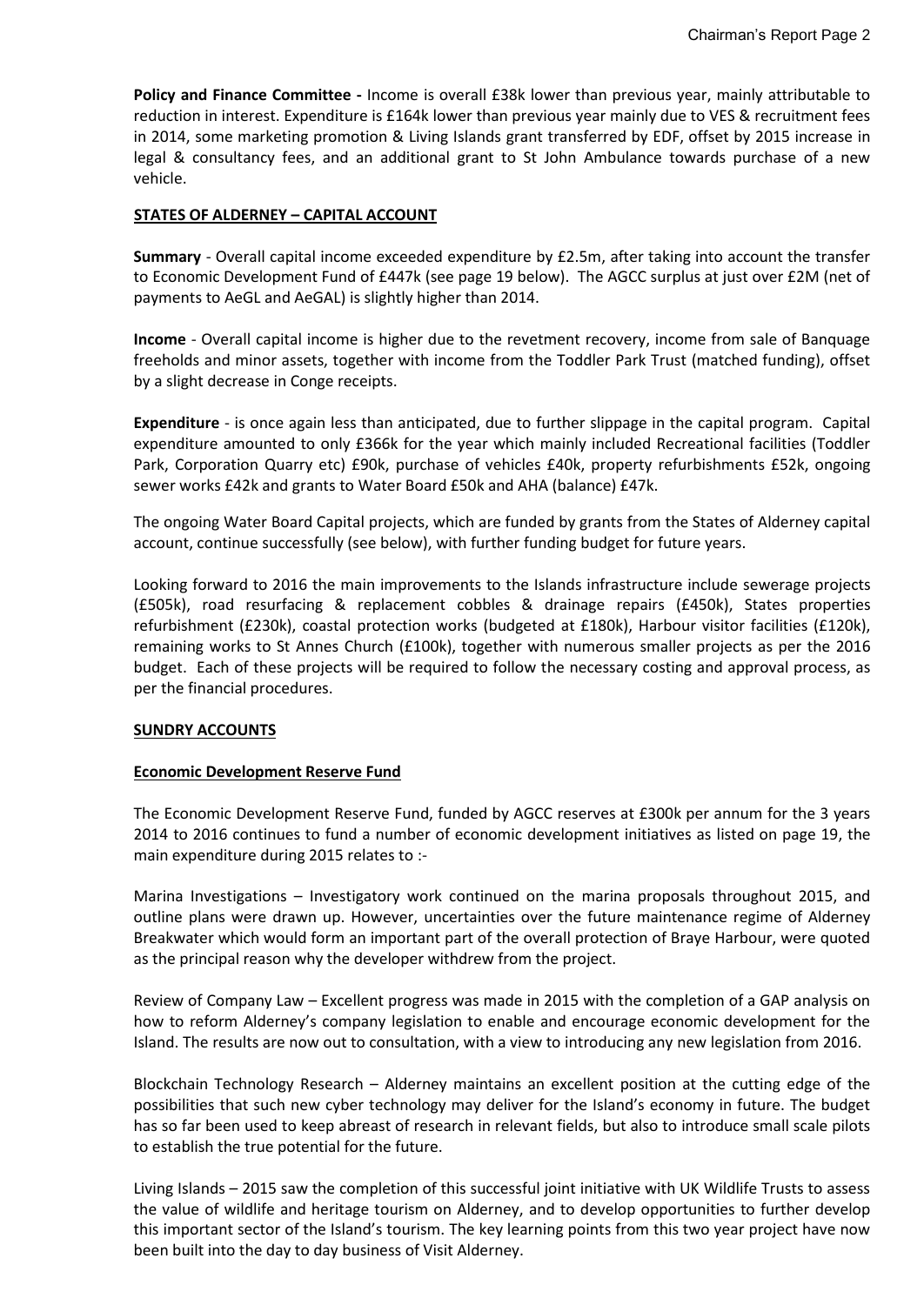Review of the Financial Relationship with Guernsey – this critical work reached a successful conclusion with the approval of relevant policy letters in both the Guernsey and Alderney States. While this work concluded that the majority of the current financial arrangements were still fit for purpose, some important amendments were agreed that will give Alderney more autonomy in relation to local taxes, fees and charges etc. There is also a commitment to develop Service Level Agreements for the Transferred Services provided for Alderney by the States of Guernsey. Further detailed phases to this work will continue through 2016.

e-Gambling Economic Study – this was a jointly commissioned study (with Guernsey) of the value of the Alderney e-Gaming Sector to the Bailiwick (split between Guernsey and Alderney). It formed an essential part of the overall equation in the financial flows between the two islands as part of the Review of the Financial Relationship between Guernsey and Alderney.

The fund is now shown and due to the method of funding any balances can be rolled forward into the following year. The balance available as at the end of 2015 stood at £264k.

**Currency Reserve Fund** – Relates to a percentage of the base metal coins sold which is reserved in case of redemption.

**Insurance Deductible Fund** – This fund has been established to cover the potential insurance liability i.e. the excess limit of the current year together with any balance from previous years, in order to retain/reduce annual premiums. It has been increased incrementally each year and I am pleased to report it has now reached the potential insurance liability as at the end of 2015 of £256k.

#### **WATERBOARD – REVENUE ACOUNT**

The General Services Committee also fulfils the functions of the Water Board, which in 2015 returned an operating surplus on revenue account of £86k which is as predicted at revised budget, and compares to £24k in 2014.

The ultimate aim of the Board is to achieve an operating surplus with a view to building the depleted reserves in order to fund future capital requirements.

Salaries & Wages – The figure shown at £170k is the net figure, after the transfer of £21.6k relating to the use of in-house labour and supervision on capital projects. The proportion of costs allocated from the Engineering Dept is lower due to the absence of Engineering staff, however this is offset by bought-in services of the interim engineer charged to the consultancy heading.

Maintenance – expenditure at £39K is £33K lower than the previous year due to significant number of repairs carried out during 2014 together with Ronez reinstatements charges.

Maintenance Contracts – additional contracts agreed in 2015 in order to provide continual servicing to ensure efficiency of plant etc.

Depreciation – the depreciation figure will continue to increase due to the capital investment in the Water Board infrastructure.

Administration Charge - It is important to note that the Water Board revenue account is subsidised by the States of Alderney, with only £30k charged to cover the full administration of the service, which would be significantly higher should the Board be treated as an independent Company with full overhead charges. The figure is therefore being increased incrementally.

Bank charges – increased due to charges on the introduction of card payments.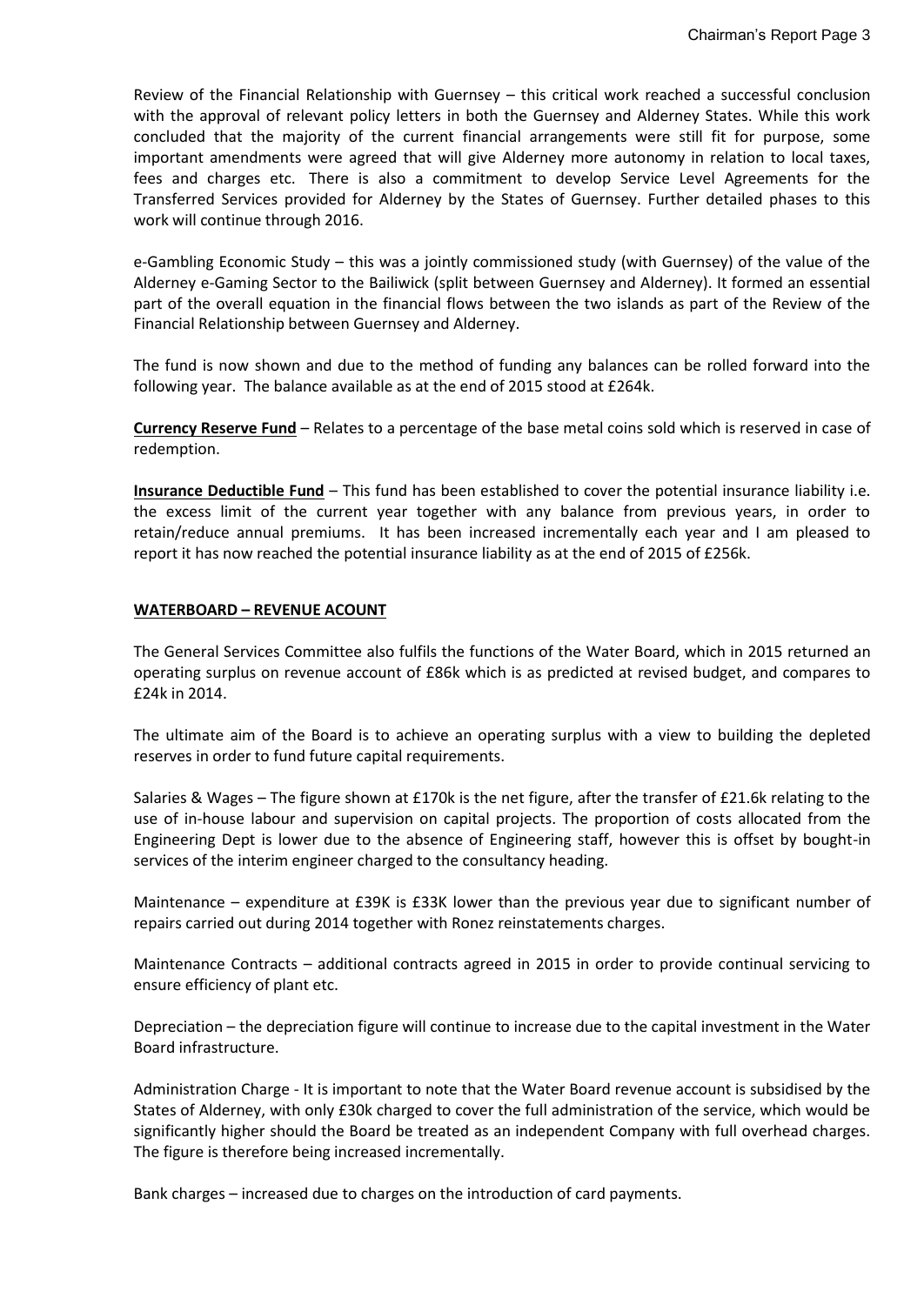#### **WATERBOARD - CAPITAL ACCOUNT**

The ongoing improvements at the Water Board continue, funded by capital grants from the States of Alderney, totalling in excess of £2.2M as at the end of 2015.

Phases 1 to 3, relating to water collection, filtration and treatment, and new storage tanks are complete, together with Phase 4 relating to the commencement of the improvement and replacement of the distribution network.

The improvement and replacement of the distribution network throughout the Island is being continued in phases. Phase 5 (at £50k) approved in 2015, together with Phase 6 (of which £94.2k has been approved in 2016 to date) have been prioritised in order to achieve financial savings by "trench-sharing" with Alderney Electricity Ltd as part of their ongoing project.

#### **Pension Scheme**

The deficit on the States of Alderney Public Employee Pension Scheme, a defined benefits scheme, has been the largest liability of the States of Alderney for several years. This fund is a closed fund. It was closed to new employees in April 2013. Since April 2013 new States of Alderney employees joined a defined contribution scheme.

Since January 2014 an amended investment strategy commenced using several fund managers to take on the Aviva role. Initially this was spread over 4 investment funds, which has been extended to 11 funds by the end of 2015. The value of the funds under management in the scheme increased from £4.3 million at the end of 2014 to £4.4 million at the end of 2015.

At the end of 2015 the extract from the FRS102 shows that the Pension Scheme deficit has been reduced from £3,084k to £2,467k, a further improvement of £617k.

## **CONCLUSION**

Overall 2015 has been a satisfactory year resulting in a modest surplus overall.

The contribution to the capital account from the license fee income from gaming is the major source of income and at approx £2 million per year, which has enabled the States of Alderney to build a firm capital base in order to assist with the Islands infrastructure requirements.

The appointment of the new Technical Services Officer in 2016 will assist in improving capital work forecasting, where historically the capacity to deliver always results in underspend on the Capital Account.

We are also taking the opportunity of publishing extracts from the 2015 financial statements of the Alderney Gambling Control Commission and Alderney e-Gambling Ltd for information purposes. The financial statements relating to the Alderney Commission for Renewable Energy, and the Royal Connaught Residential Home Ltd will be published at a later date in 2016.

Looking ahead the review of the Financial Relationship between Alderney and Guernsey, as approved by both States in February 2016, will directly affect the budget process during 2016 and beyond. The main work streams have been identified and some are already underway, however as previously stated this will be a process which will take 2-3 years to complete. The key 12 action points were set out in the February 2016 Billet on the financial relationship review. Key changes from the annual accounts perspective are:

 Currently surpluses on the Revenue account (this year £49k) are returned to Guernsey in the form of a deduction on the revenue grant in the subsequent year, while deficits have to be taken from the States of Alderney Currency Reserves. It is anticipated rules will be established to enable a more flexible approach to treatment of surpluses and deficits.